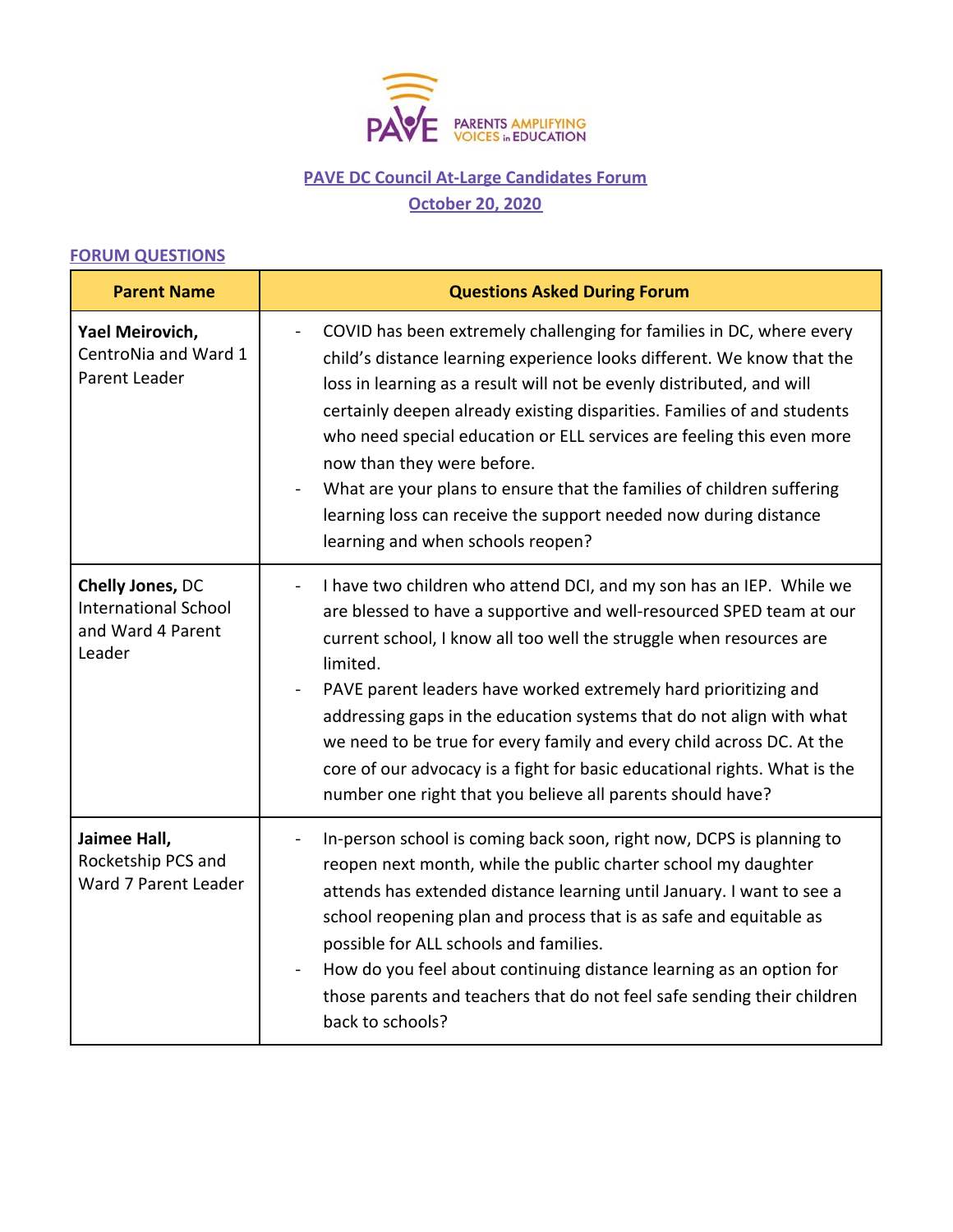

## **CHAT QUESTIONS**

| <b>Parent Name</b>      | <b>Questions Unanswered in Chat</b>                                                                                                                                                                                                                                                                                                                                                                                                                                                                | <b>Candidate's Answer</b> |
|-------------------------|----------------------------------------------------------------------------------------------------------------------------------------------------------------------------------------------------------------------------------------------------------------------------------------------------------------------------------------------------------------------------------------------------------------------------------------------------------------------------------------------------|---------------------------|
| Jaimee Hall             | Two graduates of Cesar Chavez PCS and a first-grader at<br>Rocketship Legacy Prepmy question is if you are not<br>elected as the At-Large Council Member this year, how<br>do you intend to continue working on bettering our city?                                                                                                                                                                                                                                                                |                           |
| Sharon Culver           | What stance do you take on the current reopening plan<br>for DCPS?                                                                                                                                                                                                                                                                                                                                                                                                                                 |                           |
| Danielle<br>Henry       | What, in your opinion, is the most pressing education<br>issue facing the District?                                                                                                                                                                                                                                                                                                                                                                                                                |                           |
| Alicia<br>Willamson     | Can the candidates say specifically what they have done<br>for DCPS (or any schools) since the pandemic started in<br>March 2020?                                                                                                                                                                                                                                                                                                                                                                  |                           |
| Randee Grant            | Parent Ward 7 - What ways will you address mental<br>health and accessibility to services in Ward 7? Also how<br>will educational access be increased for students who are<br>dealing with trauma but don't have learning challenges<br>which are supported with an IEP.                                                                                                                                                                                                                           |                           |
| Chioma Oruh             | I support not reopening schools until there is an inclusive<br>decision making process that prioritizes safety and<br>access. There are lots of families lost in the shuffle due to<br>the digital divide, which includes not having access to<br>broadband internet services (hot spots are not enough),<br>computer literacy, and parent training on how to support<br>some young children and students with disabilities that<br>are not likely to use computers for learning<br>independently? |                           |
| Valerie Lewis<br>Taylor | What are the "best practices" that parents should have<br>already to help our students in a pandemic? And why<br>would extending a school year help in this situation?                                                                                                                                                                                                                                                                                                                             |                           |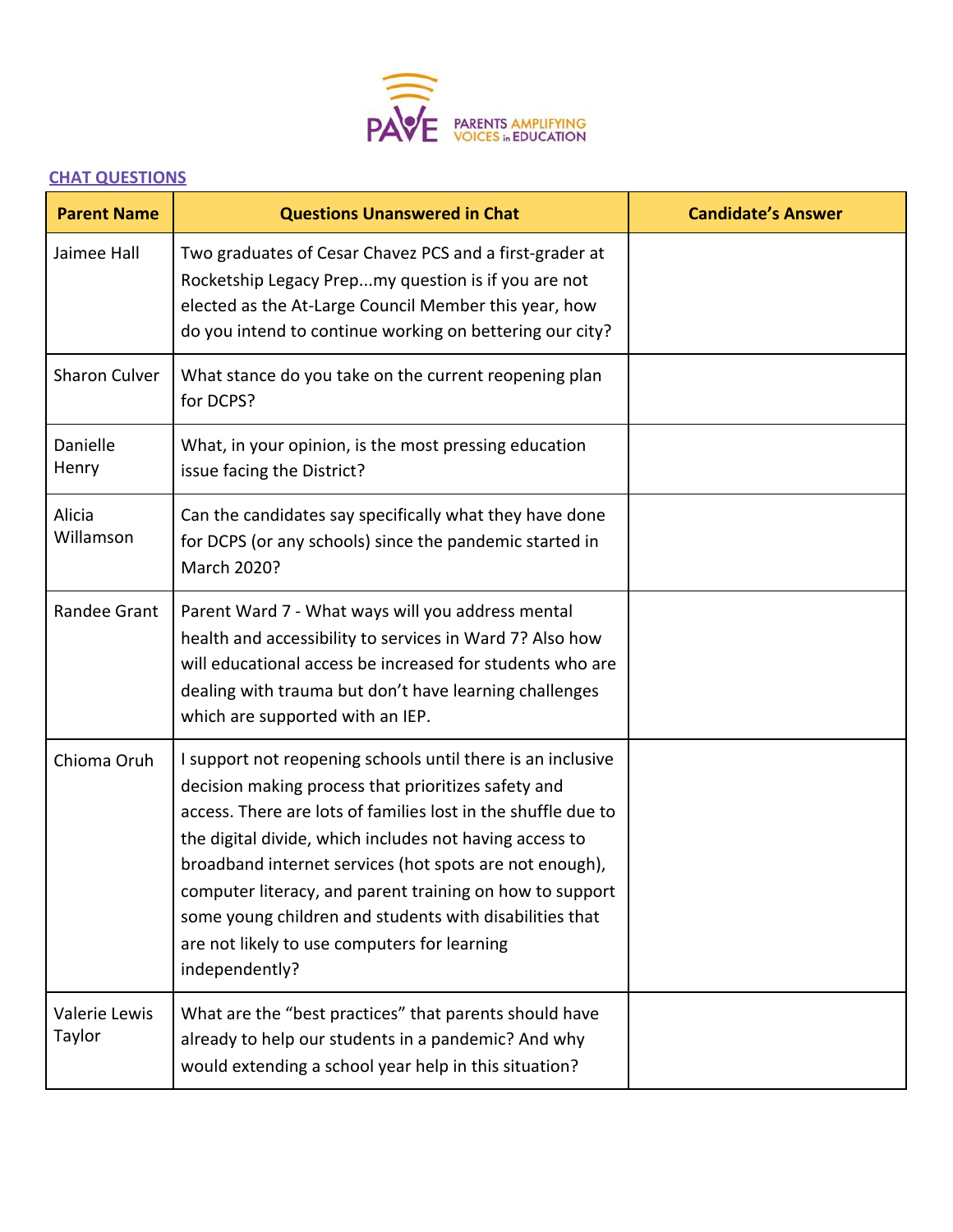

| Alicia<br>Willamson            | What stance do you take on the current reopening plan<br>for DCPS?                                                                                                                                                                                                                                                                                                                                                                                                                                                                                                                                                                                                                                                                                                                                         |  |
|--------------------------------|------------------------------------------------------------------------------------------------------------------------------------------------------------------------------------------------------------------------------------------------------------------------------------------------------------------------------------------------------------------------------------------------------------------------------------------------------------------------------------------------------------------------------------------------------------------------------------------------------------------------------------------------------------------------------------------------------------------------------------------------------------------------------------------------------------|--|
| Shaunice<br>Alston-Gaskin<br>S | While living in Ward 7, and working in Ward 8 with a child<br>in a Ward 8 school, I struggle with understanding the<br>support or concern that has not been shown for teachers<br>who are also parents. Focusing on the infrastructure is<br>great; however, the piece that is missing is the concern<br>and safety of teachers who are also parents and need<br>support. Most importantly, those who need services that<br>support not only teachers/parents who have to consider<br>both their safety and the safety of their children who go<br>to another space for learning and what that means to<br>their household. Not much support is being offered or<br>concern being shown for teachers who are also parents.<br>Support services are short, wifi is unbecoming, and<br>childcare is limited. |  |
| Lindsey<br>Jones-Renaud        | I don't see how schools can reopen and recover from<br>COVID-19 without additional budget supports. Do you<br>agree DCPS and DC public charter schools deserve<br>additional funds to recover from the pandemic, if so, how<br>much, and where in the budget will those funds come<br>from?                                                                                                                                                                                                                                                                                                                                                                                                                                                                                                                |  |
| Courtney<br>Jackson            | Ward 8: As we all know education looks VERY different<br>for preschoolers than elementary aged students. They<br>are missing out on some of the most pivotal<br>developmental experiences not being in school. How do<br>you plan to close the gap they are inevitably facing?                                                                                                                                                                                                                                                                                                                                                                                                                                                                                                                             |  |
| Andrea Tucker                  | Andrea Tucker Ward 8 resident. My children attend<br>Stuart Hobson Middle School. My question is with<br>affording housing being at the forefront of so many<br>election promises. As a Realtor, there are not many<br>affordable housing units in DC and they are dwindling. DC<br>has a program call Inclusionary Zoning                                                                                                                                                                                                                                                                                                                                                                                                                                                                                 |  |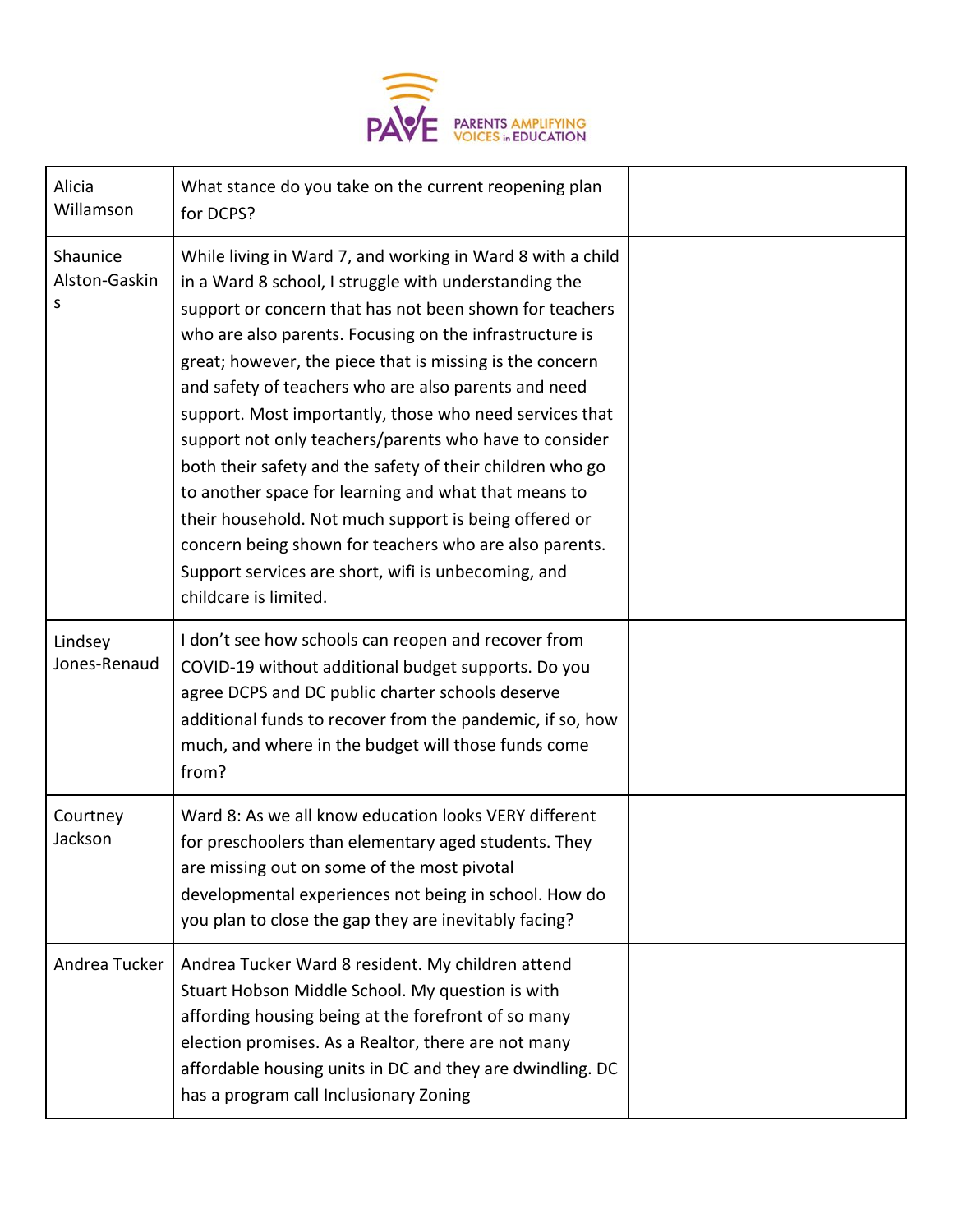

| Lakisha<br>Myrick       | What plans will be brought to the table to ensure that all<br>children get mental health services, rather that be during<br>virtual learning, in the classroom or even during summer<br>breaks. Lots of children are impacted by some sort of<br>trauma or loss in their lives especially at risk children,<br>how will you make sure that the children are supported<br>mind and body to enhance their academic success? |  |
|-------------------------|---------------------------------------------------------------------------------------------------------------------------------------------------------------------------------------------------------------------------------------------------------------------------------------------------------------------------------------------------------------------------------------------------------------------------|--|
| Kat Zambon              | It seems like the plans to reopen DCPS were made<br>without consulting the teachers union. My daughter's<br>teacher said that she found out about the reopening<br>plans at the same time that we did. How can we reopen<br>schools if the teachers aren't on board?                                                                                                                                                      |  |
| Valerie Lewis<br>Taylor | Valerie Lewis Taylor - Ward 4 PLE (Ward 5 Resident) 2<br>sons (Shepherd ES / Washington Latin). What COVID<br>Testing support will you give schools for teachers, staff or<br>students? Schools only have 3-4 janitors (many in the<br>at-risk population) per school, and at times did not have<br>materials including toilet paper and soapwhat will be<br>done to protect the building and community?                  |  |
| Yolanda<br>Corbett      | How do we ensure that families that were facing eviction<br>or homelessness are covered in order not to impart more<br>trauma on families and students? We already know that<br>there are significant housing challenges and certainly<br>now this will be an exacerbated issue if rent continues to<br>drive families further into debt.                                                                                 |  |
| Chioma Oruh             | Economic development is inextricably linked to<br>education. Where do you all stand in the campaign to<br>cancel rent for families struggling to keep up in the<br>COVID economy?                                                                                                                                                                                                                                         |  |
| Letisha Vinson          | @Monica Palacio, who would oversee the resource<br>coordinators at schools?                                                                                                                                                                                                                                                                                                                                               |  |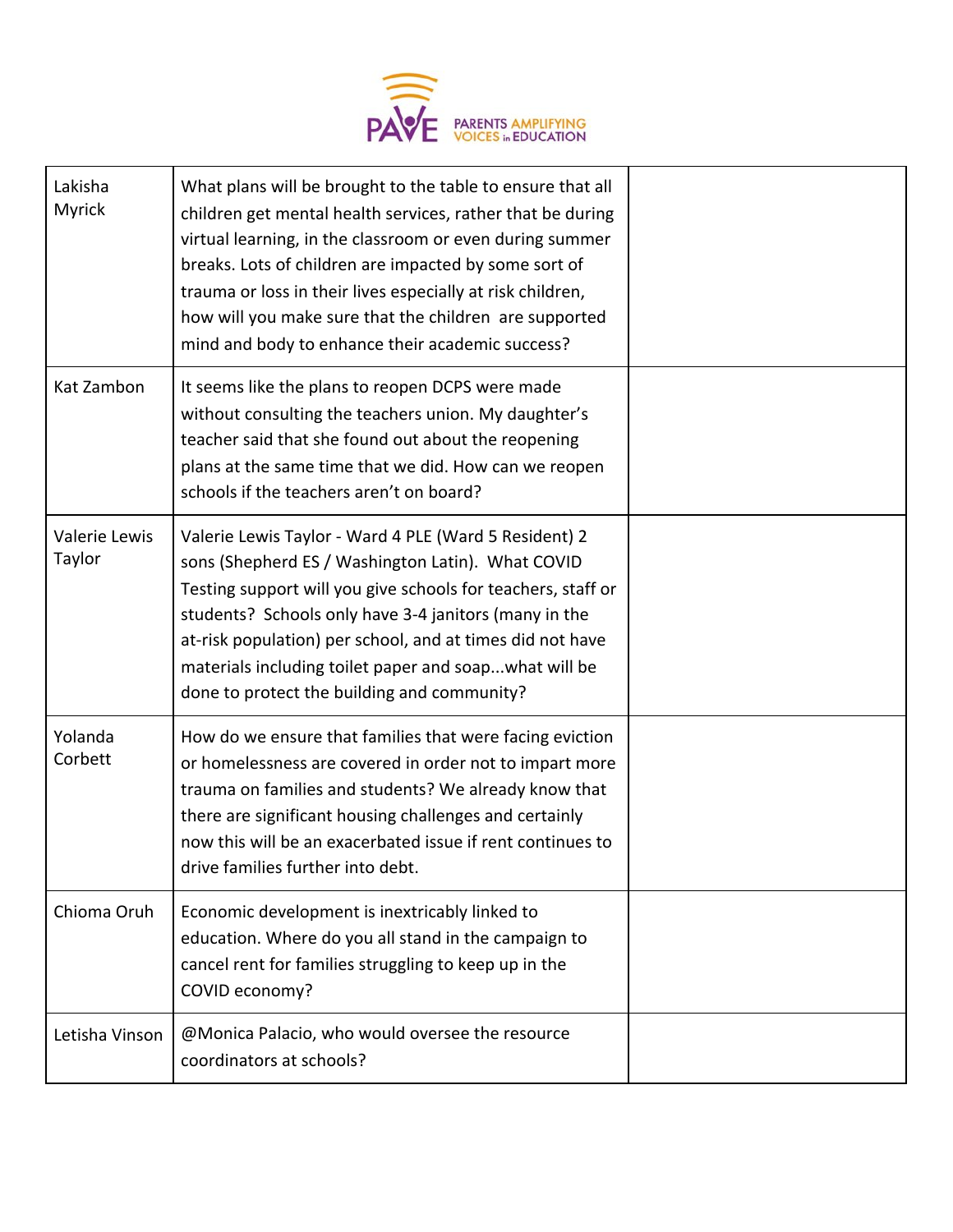

| Russchele<br>Moore      | Russchelle Moore(Ward 6 PLE) What ideas will you be<br>implementing to assist children with special needs, to<br>transition into the working world that don't plan to<br>attend college after high school?                                                                                                                                                                                   |  |
|-------------------------|----------------------------------------------------------------------------------------------------------------------------------------------------------------------------------------------------------------------------------------------------------------------------------------------------------------------------------------------------------------------------------------------|--|
| Letisha Vinson          | @Ed Lazere what does parent influence or involvement<br>look like? How or when would they get involved and<br>ensure their input is considered?                                                                                                                                                                                                                                              |  |
| Letisha Vinson          | How can parents get a "vote" in decisions being made<br>that they are affected by  they/we are stakeholders I<br>think surveys and panels etc are so?                                                                                                                                                                                                                                        |  |
| Valerie Lewis<br>Taylor | Who will provide COVID testing for Teachers, Principals<br>and other school staff?                                                                                                                                                                                                                                                                                                           |  |
| Marcia Huff             | Marcia Huff (W7 PLE)--we desperately need<br>accountability within our education system. Parents,<br>students, teachers and the community can voice<br>concerns, protest, etc. and we have had successes but at<br>times it feels like the Mayor and her team will do<br>whatever without any transparency --how can we hold<br>leaders accountable when the mayor holds all the<br>control? |  |
| Cassandra<br>Gentry     | Cassandra Ward 6PLE. Until schools reopened safety how<br>will you ensure that our children get the mental health<br>supports they need from our schools                                                                                                                                                                                                                                     |  |
| Martinique<br>Robb      | but our children our behind and being left out because of<br>the virus and trying to be online. things being cut and<br>doing this at home is not working for most of us. specially<br>autistic kids teaching them at home through online<br>support still not enough to me it isn't.                                                                                                        |  |
| Letisha Vinson          | I like the idea of 311 but I think info gathering is one<br>thing, but what would the "accountability" or oversight<br>look like?                                                                                                                                                                                                                                                            |  |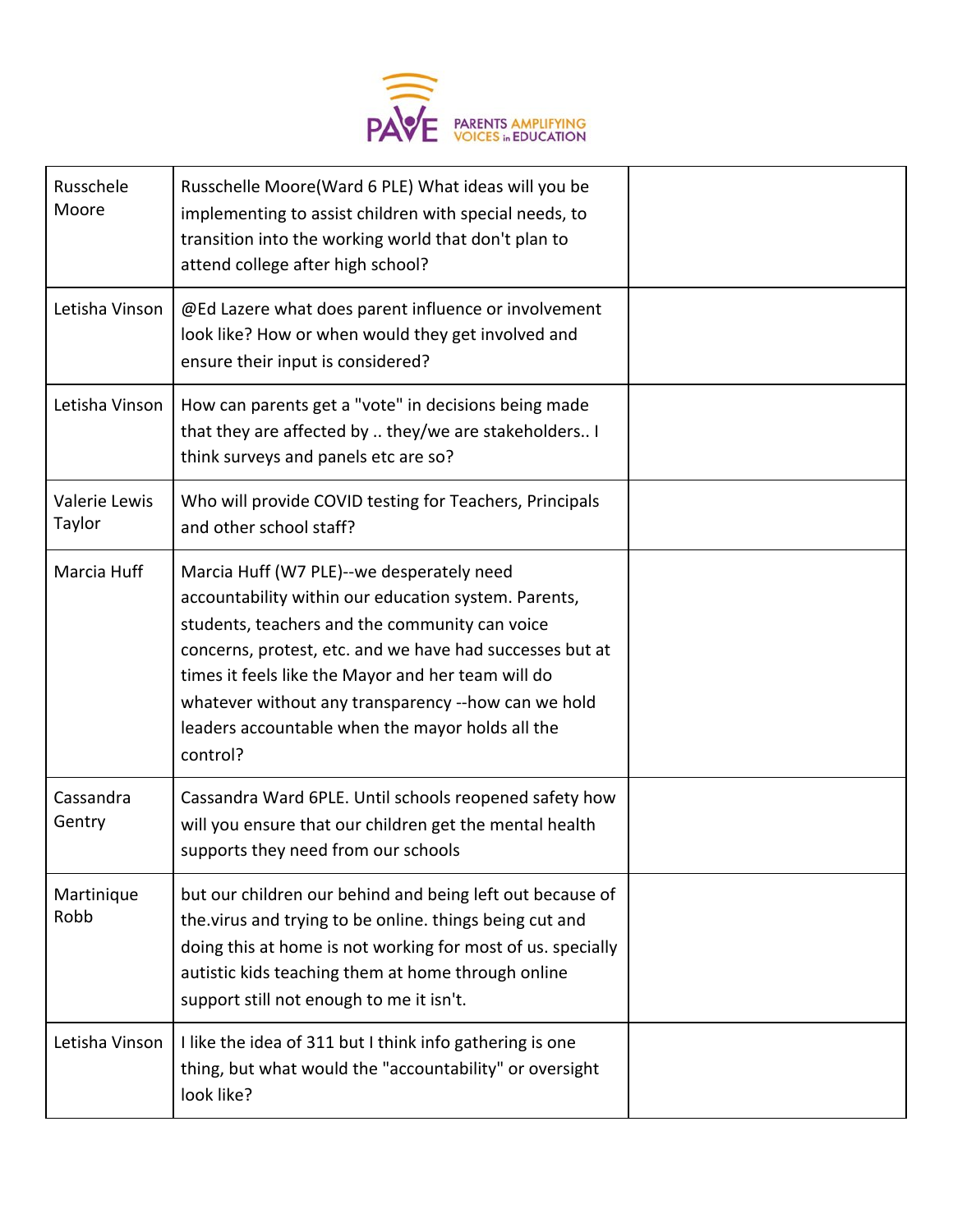

| Letisha Vinson       | how could one ensure follow-thru on what has been<br>stated or asked? (restating previous question)                                                                                                                                                                                                                                                                                                           |  |
|----------------------|---------------------------------------------------------------------------------------------------------------------------------------------------------------------------------------------------------------------------------------------------------------------------------------------------------------------------------------------------------------------------------------------------------------|--|
| Courtney<br>Jackson  | QUESTION- C. JACKSON WARD 8 parent- As we all know<br>education looks VERY different for Preschoolers than<br>Elementary aged students. They are missing out on some<br>of the most pivotal developmental experiences not being<br>in school. How do you plan to close the gap they are<br>inevitably facing?                                                                                                 |  |
| Martinique<br>Robb   | how if the virus sets people to be home and not getting<br>online and getting services like we used to before the<br>virus. and when will special needs kids with i.e.p. go back<br>to school on certain days?                                                                                                                                                                                                |  |
| Marcia Huff          | Mr Orange I am glad you mentioned students being<br>prepared for success after graduation including<br>entrepreneurship-how will students be prepared when<br>we have minimal workforce development resources<br>(including paid jobs) for students through our schools and<br>DOES? Having a world class education (and that isn't<br>there either) is just not enough neither is 6 weeks of<br>summer work. |  |
| Chioma Oruh          | Speaking of Head Start, what would you all do at Council<br>to make sure that DCPS is accountable to the Pre-K<br>students who are now no longer entitled to the Head<br>Start program?                                                                                                                                                                                                                       |  |
| Martinique<br>Robb   | Well my charter child and dcps child school is not<br>opening and both have needs i.e.p??? What happens<br>next year? How long?                                                                                                                                                                                                                                                                               |  |
| Meaghan<br>Mountford | (Ward 4, kid at Shepherd and kid at Wash Latin). Because<br>we are more like 2 years from a viable vaccine, what<br>investments would you make for long-term distance<br>learning?                                                                                                                                                                                                                            |  |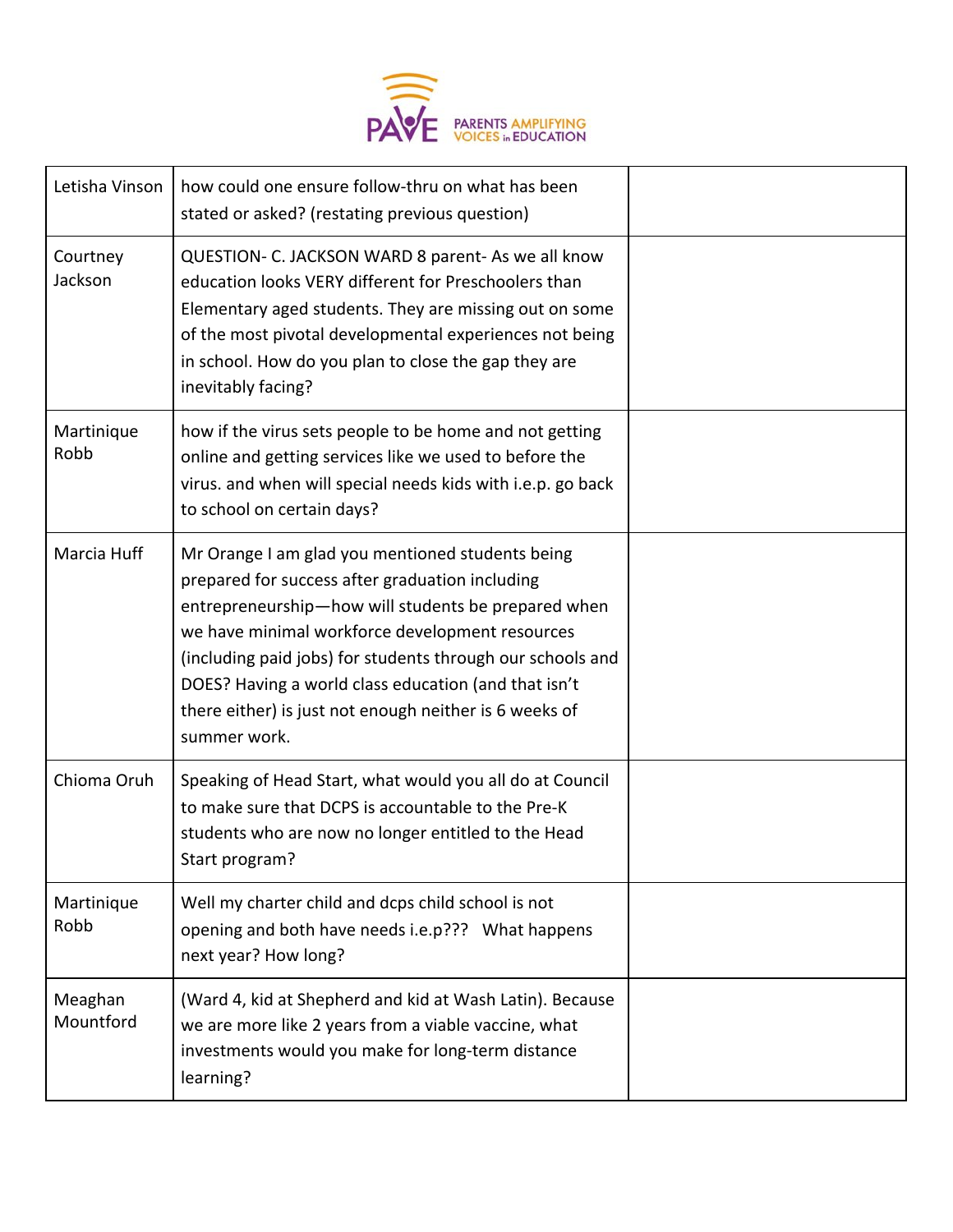

| Justin Duiguid            | Candidates are you in favor of mandating COVID-19<br>vaccines for students to return?                                                                                                                                                                                                                                                                                                                                                                                                    |  |
|---------------------------|------------------------------------------------------------------------------------------------------------------------------------------------------------------------------------------------------------------------------------------------------------------------------------------------------------------------------------------------------------------------------------------------------------------------------------------------------------------------------------------|--|
| Charles<br>Anamelechi     | Have you budgeted for access to testing for all schools<br>and retraining of teachers and staff to identify signs of<br>covid among students?                                                                                                                                                                                                                                                                                                                                            |  |
| Martinique<br>Robb        | What about outside learning in spring?                                                                                                                                                                                                                                                                                                                                                                                                                                                   |  |
| Danielle<br>Henry         | Ward 5 CMI mom here. What about tax breaks for<br>parents that have had to convert their homes into virtual<br>classrooms/offices? There are expenses there.                                                                                                                                                                                                                                                                                                                             |  |
| Maria-Jose<br>Carrasco    | My question: how do we make sure the quality of<br>education is equitable for families who for any reason<br>(some don't have a choice) pick online learning?                                                                                                                                                                                                                                                                                                                            |  |
| Reggae Jones              | I really want to know why the decision was made to start<br>with elementary school children first?                                                                                                                                                                                                                                                                                                                                                                                       |  |
| Amber Golden              | Amber Golden (Ward 4) - Duke Ellington: While DCPS has<br>to answer a number of questions about safely reopening,<br>it seems that the Mayor is driving the return date. We are<br>still under Mayoral control. What will you do as a council<br>member to ensure that DCPS has the resources to<br>distribute this to the schools to meet the reopening<br>mandate? How will you also hold the Mayor accountable<br>for making these decisions without our, parent &<br>teacher, input? |  |
| Letisha Vinson            | Many keep mentioning accountability what does that<br>look like when done right or not?                                                                                                                                                                                                                                                                                                                                                                                                  |  |
| Letisha Vinson            | What would be the plan to increase/ensure equity?                                                                                                                                                                                                                                                                                                                                                                                                                                        |  |
| Georgia<br><b>Stewart</b> | How do we reach those at-risk children to ensure their<br>success?                                                                                                                                                                                                                                                                                                                                                                                                                       |  |